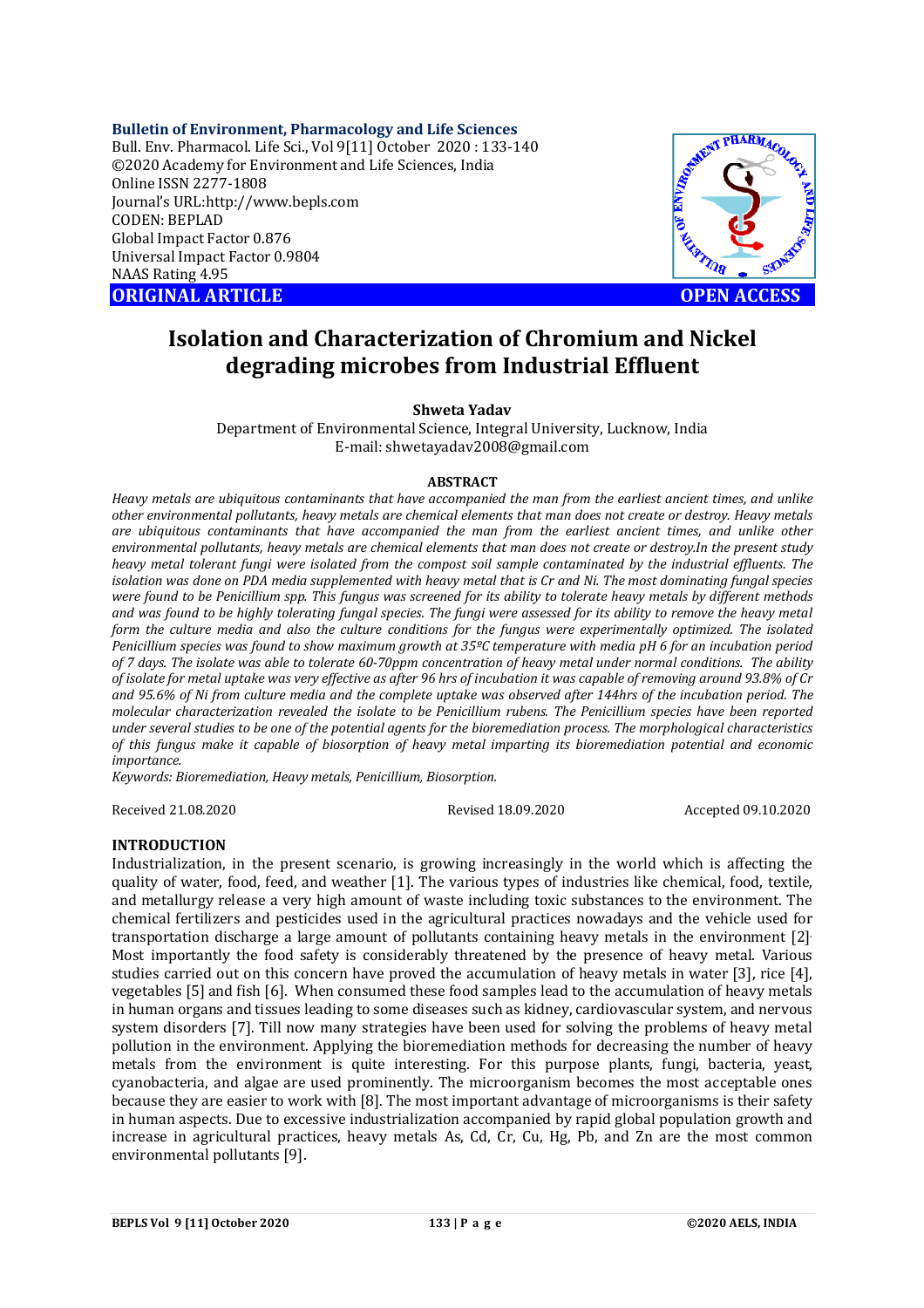The microorganism is capable of converting the toxic heavy metals to non-toxic heavy metals through the process of metabolism [10]. The methods involved in the bioremediation process by microorganisms are bioleaching, enzyme-catalyzed transformation, biomineralization, biosorption, and intracellular accumulation [11]. The maximum bioremediation of heavy metals occurs through the biosorption mechanism [12]. In order to obtain the efficient bioremediation process the ideal environmental conditions are necessary. Fungi are prominently used as biosorbents for the removal of toxic metals due to their excellent capabilities for metal uptake and recovery [13]. Several studies have proved that active and lifeless fungal cells are capable of inorganic chemical adhesion [14]. Penicillium spp. is known for its use to convert the toxic Cr (VI) to the non-toxic Cr (III) by biosorption [15].

In terms of the morphology, ecology, and metabolism the fungi are adapted so well according to the environmental conditions and are responsible for carrying out nutrient cycle and decomposition under the natural conditions [16]. Reports suggest that they can withstand and survive under the stress conditions of moisture, nutrients, pH, etc. Bioremediation carried out with the help of fungi is termed as the mycoremediation and it involves the use of live or dead fungus for the removal of contaminants [17]<sup>7</sup> . The process does not leave any harmful product behind and is also cost-effective hence possessing the overall solution because of the full mineralization of pollutants in nature [18]. Mycoremediation cab is implicated as a successful method only when the correct identification and usage of the fungal species for the target heavy metal is done. Fungal species are capable of accumulating the heavy metals in their fruiting bodies in an efficient manner hence making them unavailable or decreasing their concentration form the substrate it's growing on [19]. The future availability of heavy metals and other contaminants in the media depends upon the life of the fungi, chemical behavior of the elements, and presence or absence of the fungi after sequestration. The process of biosorption involves fungal cell walls (having chitin, proteins, glucans, lipids, pigments, polysaccharides) and functional groups like hydroxyl, carboxyl, amino, sulfate, or phosphate and is mediated through interactions

### **MATERIAL AND METHODS**

# **Sample collection and Study area**

The sample collection was done from the electroplating efflux contaminated areas of Lucknow, Uttar Pradesh, and the local sites were randomly selected. From the selected sites surface soil samples (not exceeding 5cm depth) were collected in sterile bags. The composite soil samples were transported to the Soil Laboratory of Integrated Biotechnological Research Institute (IBRI) Lucknow for the physio-chemical analysis. A small portion of the soil was stored at  $4^{\circ}C$  to ensure the minimal biological activity and the fungus isolation was carried out within 24 hours of sample collection.

# **Isolation and Characterization of the fungi**

For isolation of the fungus from the collected soil sample Potato Dextrose Media was used. Sterile Petri plates filled with sterile PDA media were inoculated with 0.1 ml of the sample soil suspension by spread plate technique and plates were placed in an incubator at  $28\pm1$  °C temperature. For the morphological characterization, slides were prepared from the purified fungal isolates grown on PDA, stained with Aniline Blue stain and examined under 40X resolution. The identification of fungal isolate was done by comparing these morphological characteristics with those described by [20].

## **Screening for selection of heavy metal tolerant Fungi**

The fast-growing isolates with large biomass were selected for their screening of heavy metal (nickel and chromium) screening. For this PDA plates were prepared supplemented with 1mM of heavy metal. These heavy metal-containing plates were inoculated with a drop of spore suspension of isolates. The plates were incubated at 28±1 <sup>o</sup>C temperature for 7 days. The effect of heavy metal on the growth of the fungus was estimated by measuring the radial colony extension against the control. The metal tolerance index was calculated as the ratio of the extended diameter of the treated colony to the untreated colony; *Tolerance Index = dt / dc*, where dt and dc is the radial extension (cm) of the treated colony and untreated colony respectively.

# **Determination of heavy metal tolerance by fungal isolate**

For determining the heavy metal tolerance capacity of isolate, two different methods were implicated that is plate diffusion method and broth method. For the first method PDA media was prepared and were separately amended with variable concentration of heavy metals *viz.NiSO<sub>4</sub>* and K<sub>2</sub>Cr<sub>2</sub>O<sub>7</sub>. The media was sterilized and supplemented with 1 ml of streptomycin solution including a control medium. The solidified plates were inoculated with the fungal isolated being spotted in the center and incubated at 28±1 0C temperature for 2-5 days, then colony morphology and radial growth diameter was measured [21]. Tolerance fungi were studied by the comparison among samples inoculated and control. for the later method fungal isolates were cultured in nutrient broth supplemented with variable concentration of the heavy metal that is 10, 20, 30, 40, 50, 60, 70, 80, 90 and, 100ppm. These sterile broths were inoculated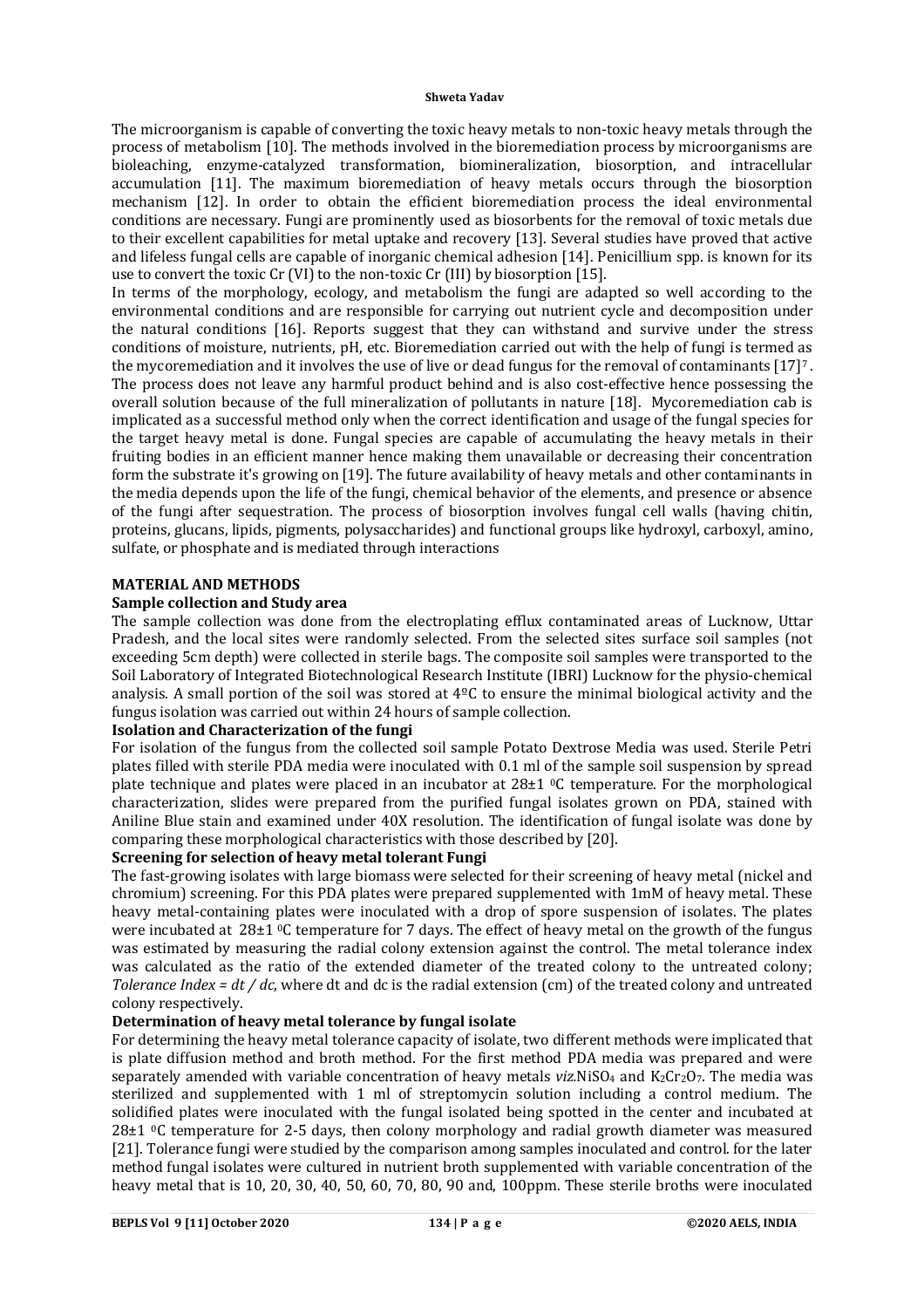with 0.1 ml of the fungal culture suspension and incubated at  $28\pm1$  °C temperature for 48 hours. After incubation period optical density at 405nm was measured against media blank using a spectrophotometer (Varian cary 50 UV-Vis double beam spectrophotometer), the process carried was described by Hassen [22].

# **Optimization of culture conditions**

For the optimization experiment three parameters that are temperature, pH, and, incubation period were considered. The concentration of heavy metal was kept constant and this selection was done based on the result from the above experiment, the maximum concentration of heavy at which fungal growth was maximum was considered in this experiment. For this potato dextrose broth media was prepared and from it, three sets were prepared. From one set, different pH of media was set in different tubes that are from 5-7 at an interval of 0.5. These tubes were inoculated and kept at  $28\pm1$  °C temperature for 48 hours. From the second set the pH was common but after inoculation the tubes were kept at a variable temperature that is from 25-45ºC at an interval of 5ºC. For the third set different tubes were incubated for different time intervals. After incubation period, the optical density of the samples collected from each tube of both sets was taken at 405nm to determine the optimum value.

### **Determination of heavy metal removal**

The heavy metals removal from culture solution was determined by the estimation of the residual amount of heavy metal left in the culture medium after 96 hours of the culture period, followed by the method described by [23]. The reduction in chromium ion concentration in media was indicated by the loss of yellow to orange colorand by the quantitative decrease in Cr (VI) concentration in culture [24]. For this culture media supplemented with 50ppm concentration of metal, ion was inoculated separately by active and inactive mycelia of the fungus, inactivation of mycelia was done by autoclaving. Both were incubated under the same condition for 4-5 days and quantitative estimation small fraction of the media was filtered by membrane filters to remove the mycelia. The filtrate was used for quantitative measurement of heavy metal concentration, done at specific time intervals.

### **Determination of total heavy metal uptake by fungal biomass**

For determining the heavy metal uptake by fungal biomass, the fungal biomass was acid digested under the method followed by [25]. The mycelia were separated from culture by filtration followed by washing with distilled water and air drying. The dried mycelia were weighed and suspended in a known volume of concentrated nitric acid and kept at RT for 30 minutes and then heated gently on a heating mantle at 60ºC for 30 minutes. The solution was then cooled at RT and to it hydrogen peroxide was added in a ratio of  $7:3$  v/v HNO<sub>3</sub> / H<sub>2</sub>O<sub>2</sub> and it was again heated for 15 minutes. This mixture was centrifuged at 1500 rpm of 10 minutes and the supernatant so collected was used to determine the total chromium concentration using Atomic Absorption Spectrophotometer, AAS (Perkin Elmer, Japan Co, Ltd.) with Zeeman graphite furnace.

#### **Molecular characterization of the isolate**

The isolated Penicillium spp. was then taken forward for the molecular characterization by sequencing of its 18S rRNA gene sequence by commercial DNA sequencing service. Later on the nucleotide sequence so obtained was submitted in the Gen-Bank sequence database. The online available, program BLASTn was used to find out the related sequences with the taxonomic information in the databank at the NCBI website to accurately identify the species.

#### **RESULT AND DISCUSSION**

In the current study heavy metal tolerant fungi were isolated from the compost soil sample obtained from the area contaminated by the effluent from electroplating industries. The isolation was carried out on potato dextrose media supplemented with the desired concentration of heavy metal (nickel sulphate and potassium dichromate). The effluent contaminating the soil sample was analyzed on the physio-chemical parameter and the result for the same is given in table no.1. The culture media plates when observed after incubation showed different kinds of fungal species but among them one species was prominent and dominant both in no. of colonies as well as in biomass. After the morphological characterization of this dominating colony is was found to be from the *Penicillium spp*. The morphological characteristics of the colony include elevated green color colonies with circular margins having a wolly texture and showed septate hyphae with globose spores under a microscope. This fungus of *Penicillium spp*. was transferred to pure culture and was undertaken for further analysis throughout the study.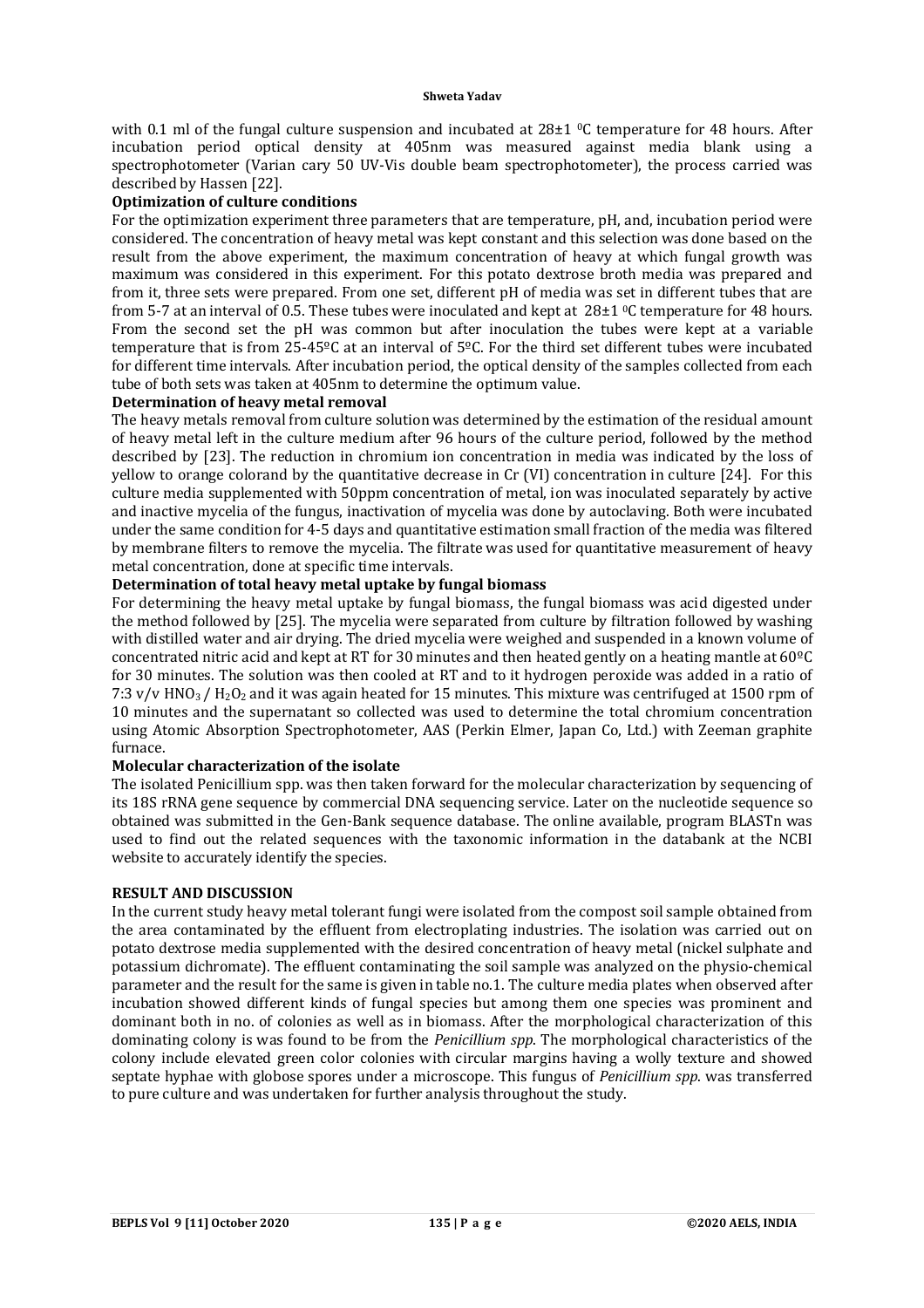| <b>Parameter</b>               | <b>Value</b>                 |  |  |
|--------------------------------|------------------------------|--|--|
| pH                             | 5.89                         |  |  |
| <b>Electrical conductivity</b> | $250$ (mS/Cm)                |  |  |
| <b>Total Dissolved Solids</b>  | $153.6 \pm 0.95$ (mg/L)      |  |  |
| Organic carbon                 | $3.8 \pm 0.51$ (%)           |  |  |
| Organic matter                 | $6.11 \pm 0.34$ (%)          |  |  |
| <b>Heavy metal</b>             | $Cr - 2.965 \pm 0.55$ (mg/L) |  |  |
|                                | Ni- 2.541 $\pm$ 0.45 (mg/L)  |  |  |

Table no. 1:Physio-chemical characteristics of electroplating industrial effluent

The selected fungal species was now screened for its metal tolerance fungus and the tolerance index of this fungus ranges from 4-4.5 cm (diameter of the colony) for 25ppm NiSO4 and 4-4.9 cm (diameter of the colony) for 25ppm  $K_2Cr_2O_7$ . After this the isolate was used for determining its heavy metal tolerance capacity by growing it at a variable concentration of the selected heavy metal. The penicillium species showed maximum tolerance to chromium up to 60ppm concentration showing visible growth while visible growth was seen up to 50ppm nickel concentration. The result of the metal tolerance capacity of *Penicillium spp*. is shown in the graph no. 1 along with the data are given in table no.2.

Table no. 2: Table showing the result of the Radial growth of Penicillium spp. against 0-70ppm of heavy metal concentration

|        |                            | <b>Colony Diameter (cm) and Tolerance Capacity</b> |                 |                   |         |
|--------|----------------------------|----------------------------------------------------|-----------------|-------------------|---------|
| S. No. | Conc. of heavy metal (ppm) | $K_2Cr_2O_7$                                       |                 | NiSO <sub>4</sub> |         |
|        |                            |                                                    | $+++++$         |                   | $+++++$ |
| 2.     | 10                         |                                                    | $^{+++}$        |                   | $+++++$ |
| 3.     | 20                         | 5.5                                                | $^{+++}$        | 5.5               | $^{++}$ |
| 4.     | 30                         | 3.7                                                | $^{++}$         | 3.6               | $^{++}$ |
| 5.     | 40                         | 3.5                                                | $^{++}$         |                   | $++$    |
| 6.     | 50                         |                                                    | $^{\mathrm{+}}$ |                   |         |
| 7.     | 60                         |                                                    |                 |                   |         |
| 8.     | 70                         |                                                    |                 |                   |         |

*Maximum growth = 8-9cm (++++), Moderate growth = (7-5cm) +++, Slightly growth = (4-3cm) ++, Very slightly growth = 2-1 (+), No growth = 0cm*



Graph no. 1: The Radial growth of *Penicillium* spp. against 0-70ppm of heavy metal concentration

After determining the heavy metal tolerance capacity the culture was carried forward to determine its optimum culture concentration at a constant concentration of the heavy metal that is the maximum concentration at which visible growth was seen. These three parameters were undertaken and for all optical density was used for determining the fungal biomass concentration. The result of optimization showed that the selected *Penicillium spp*. shows maximum growth at 35ºC with media pH at pH 6 and incubation period of 7 days. The result for the same is summarized in table no. 3 along with graph no. 2, 3, and 4.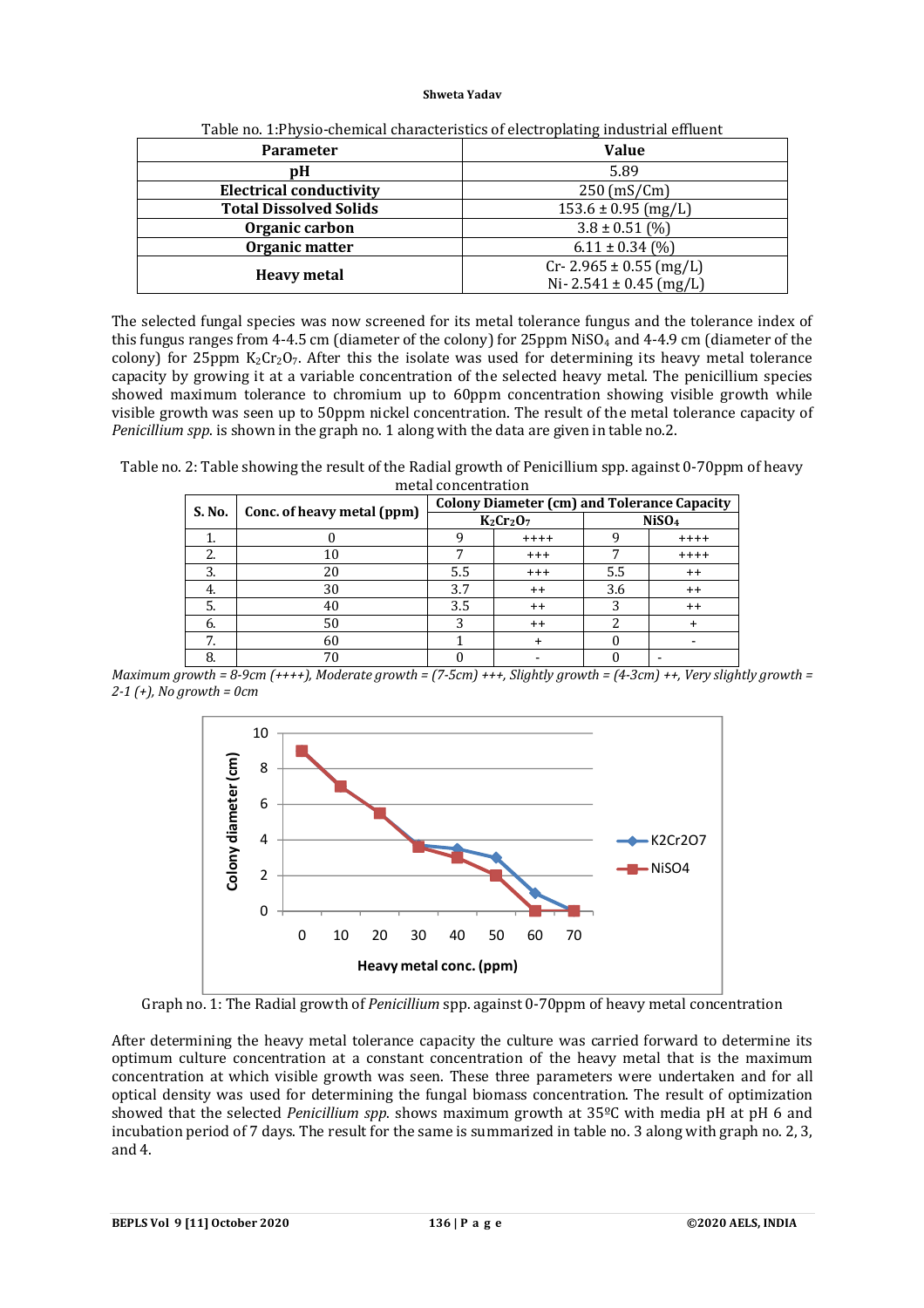| parameters.                           |                    |                  |  |  |  |  |
|---------------------------------------|--------------------|------------------|--|--|--|--|
| <b>Optimization of Temperature</b>    |                    |                  |  |  |  |  |
| S. No.                                | <b>Temperature</b> | 0.D. at 405nm    |  |  |  |  |
| 1                                     | 25                 | $0.08 + 0.02$    |  |  |  |  |
| 2                                     | 30                 | $0.09 \pm 0.01$  |  |  |  |  |
| 3                                     | 35                 | $0.15 \pm 0.019$ |  |  |  |  |
| $\overline{\mathbf{4}}$               | 40                 | $0.12 \pm 0.013$ |  |  |  |  |
| 5                                     | 45                 | $0.08 + 0.018$   |  |  |  |  |
| <b>Optimization of pH</b>             |                    |                  |  |  |  |  |
| S. No.                                | pН                 | 0.D. at 405nm    |  |  |  |  |
| 1                                     | 5.                 | $0.18 \pm 0.06$  |  |  |  |  |
| 2                                     | 5.5                | $0.25 \pm 0.05$  |  |  |  |  |
| 3                                     | 6                  | $0.56 \pm 0.04$  |  |  |  |  |
| $\overline{\mathbf{4}}$               | 6.5                | $0.28 \pm 0.07$  |  |  |  |  |
| 5                                     | 7                  | $0.12 \pm 0.04$  |  |  |  |  |
| Optimization of the incubation period |                    |                  |  |  |  |  |
| S. No.                                | <b>No. of Days</b> | 0.D. at 405nm    |  |  |  |  |
| 1                                     | 3                  | $0.11 \pm 0.05$  |  |  |  |  |
| 2                                     | 5                  | $0.18 \pm 0.04$  |  |  |  |  |
| 3                                     | 7                  | $0.27 \pm 0.03$  |  |  |  |  |
| 4                                     | 10                 | $0.16 \pm 0.02$  |  |  |  |  |
| 5                                     | 15                 | $0.13 \pm 0.02$  |  |  |  |  |
| 6                                     | 20                 | $0.10 + 0.01$    |  |  |  |  |

Table no. 3: Table Showing the result of the optimization of *Penicillium* spp under different growth



Graph no. 2: Optimization for growth of Penicillium spp. at different temperature



Graph no. 3: Optimization for growth of Penicillium spp. at different pH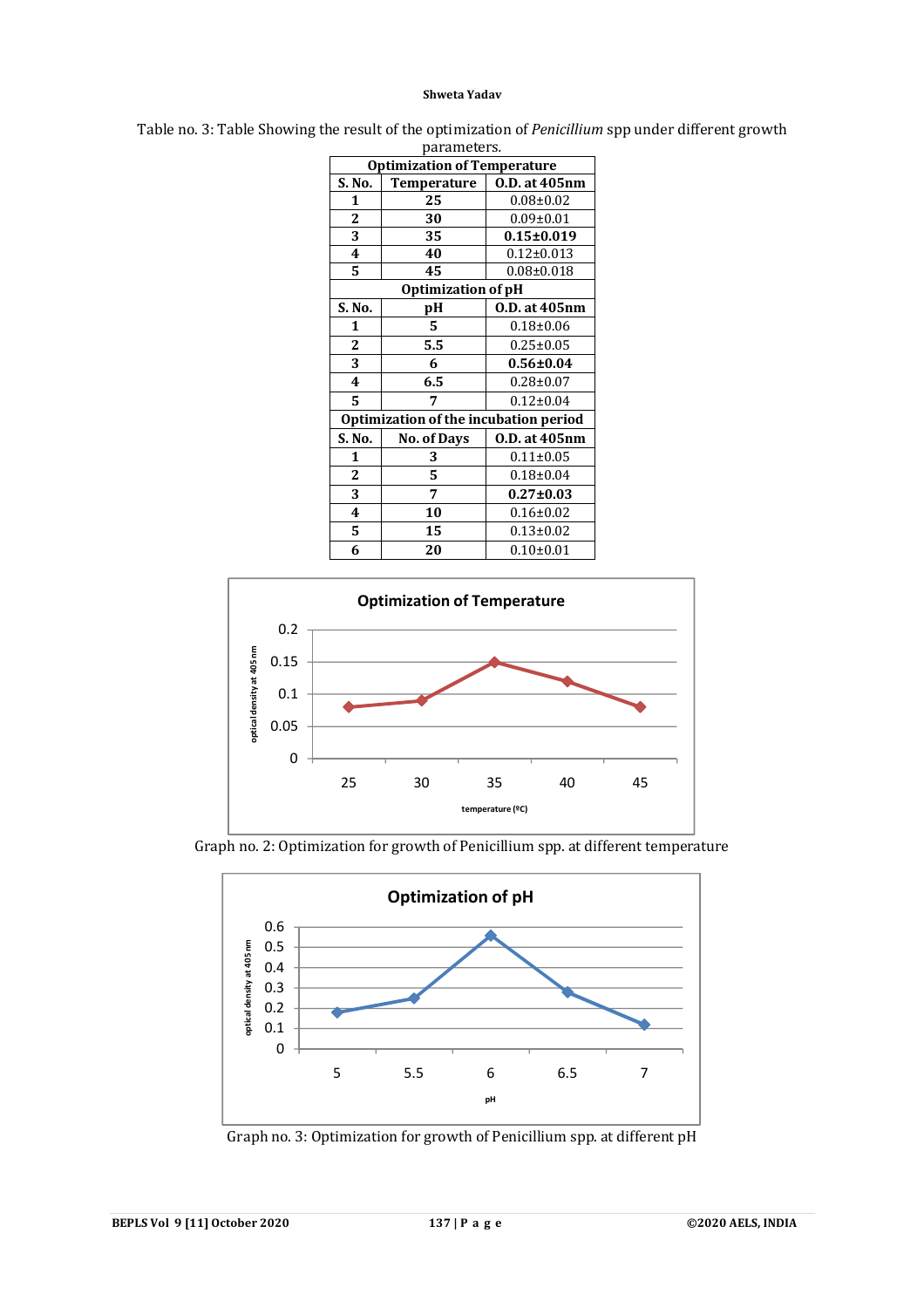



*Graph no. 4: Optimization for growth of Penicillium spp. at different incubation period*

The fungal isolate that is the *Penicillium spp.* was assessed for its ability to remove the heavy metal from the culture media within a certain period. The changes in the concentration of both the heavy metals that is hexavalent chromium and nickel were significantly reduced in every 24 hours. At 96 hours, the media exhibited a Cr (VI) concentration of only  $1.09 \pm 0.12$  ppm and a nickel concentration of  $1.53 \pm 0.21$  ppm. Thus, with the initial dichromate and nickel concentration of 25 ppm up to 93.8 % Cr (VI) and 95.6 % Ni removal was achieved within 96 hours by *Penicillium sp.*



Graph no. 5: Profile of Cr (VI) and Ni conc. during fungal growth in culture solutions treated with an initial concentration of 25 ppm

The isolated *Penicillium spp*. showed complete removal of both heavy metals from the culture media after 144 hours of the incubation period. This suggests the potential of the isolated fungal species in heavy metal removal, flashing the light on its environmental importance. The isolated fungal species was then taken forward for the Molecular characterization by 18s rRNA sequencing. The result of sequencing revealed that the isolated Penicillium spp. is *Penicillium rubens* and the sequence for the same is available with the accession number LC536286 in the nucleotide database.

The result of screening for the ability of biosorption of heavy metal by the isolated *Penicillium spp*. revealed its potential. Their ability to do so may come from their inherent physiological characteristics such as the cell wall. The Penicillium spp. have a rigid cell wall made up of the polysaccharides like chitins and glucans and also due to surface to volume ratio which helps these fungi to absorb the heavy metals like cadmium into their cell wall [26] P*enicillium spp*. are capable of releasing some extracellular enzymes like laccases and metal-binding proteins that act as the chelators that are capable of binding with the heavy metals and facilitates their absorption by the cell wall. The isolated *Penicillium spp.* is capable of surviving at high cadmium concentration and a similar finding was reported that the *Penicillium notatum* isolated from the polluted stream near the industrial area was able to grow and remove up to 100-folds higher cadmium levels after 13 days of incubation [27].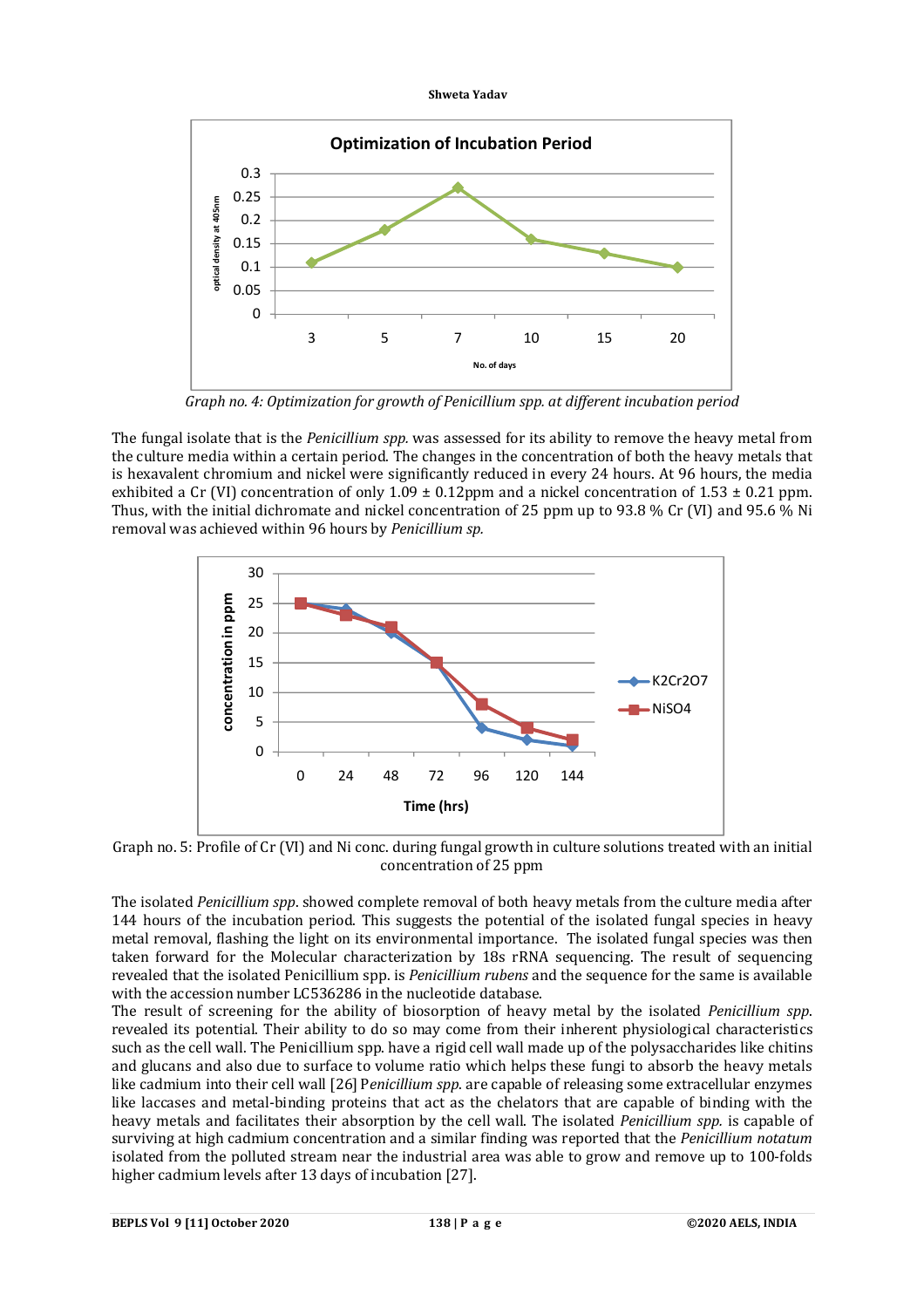The uptake and selective binding of Ni(II), Zn(II), Cd(II) and Pb(II) by the mycelium of *P. digitatum* were demonstrated to be highly pH-sensitive and inhibited below pH 3, so as the study suggests that at pH above or equal to 7 is good for the fungal growth and so for its biosorption potential. The fungus *Penicillium canescence* was described to be able to remove the Cd, Pb, Hg, and As ions from aqueous solutions by biosorption [28]. The use of *Penicillium chrysogenum*to remove metal ions with high efficiency was first reported by Niu *et al.*. At pH 4.5, nonliving*P. chrysogenum*biomass not only removed Pb ions (116 mg/g dry biomass) from aqueous solutions but also exhibited selectivity for Pb(II) over the other metal ions studied [Cd(II), Cu(II), Zn(II) and As(III)]. Penicillium spp. are capable of biodegrading the polyaromatic hydrocarbons and the phenolic compounds. The PAHs (4-5 benzene rings), when provided in the medium as the sole carbon source in basal salt media, were degraded in a substantial amount by *P.janthinellum* [29]. The phenolic compounds are degraded by the ortho-pathway with catechol being the first intermediate [30]. *Penicillium simplicissimum* was capable of effectively degrading 8.5mM of phenol used as sole carbon source, after 22 days of the incubation period. The catabolism of phenol produced catechol, hydroquinone, and *cis, cis*-muconic acid [31]. All the above-given discussion indicates the environmental importance of *Penicillium spp.* in the bioremediation process and the versatility of the species against various kinds of pollutants.

#### **CONCLUSION**

The present study depicts the importance of microorganisms in the bioremediation process. The isolated *Penicillium spp*. is found to be a very potential organism for the removal of heavy metals. The ability of these fungus increases their economical importance and their characteristics make them suitable for use in environmental cleanup. The identified *Penicillium spp.* that is *Penicillium rubens* can be considered as a good option for the bioremediation of heavy metals. Furthers studies can be carried out to assess the capabilities of this fungal species on other pollutants so the versatile nature of this fungus could be revealed. Other species of this genera are also reported to be potential agents for bioremediation. The increasing pollution rate alarms for the rapid research of such microorganisms that can act the novel agents for environmental cleanup.

#### **REFERENCES**

- 1. Owolabi JB, Hekeu MM (2014). Heavy metal resistance and antibiotic susceptibility pattern of bacteria isolated from selected polluted soils in Lagos and Ota, Nigeria. Int J Basic Appl Sci. 4:6–12.
- 2. Sardar A, Hameed K, Afzal S, et al. Heavy metals contamination and what are the impacts on living organisms. Greener J Environ Manag Public Saf.(2013) 2:172–9.
- 3. Ziarati P, MirMohammadMakki F, Moslehishad M. (2016). Novel adsorption method for contaminated water by wild endemic almond: *Amygdalus scoparia*. Biosci Biotechnol Res Asia. 13:147–53.
- 4. Yang QW, Lan CY, Wang HB, et al. (2006). Cadmium in soil–rice system and health risk associated with the use of untreated mining wastewater for irrigation in Lechang, China. Agric Water Manag, 84:147–52.
- 5. Sarma B, Acharya C, Joshi SR. Pseudomonads:(2010). A versatile bacterial group exhibiting dual resistance to metals and antibiotics. Afr J Microbiol Res, 4:2828–35.
- 6. Jasrotia S, Kansal A, Mehra A. (2015). Performance of aquatic plant species for phytoremediation of arseniccontaminated water. Appl Water Sci. 12:14–25.
- 7. He Z, Shentu J, Yang X, Baligar VC, Zhang T, Stoffella PJ., (2015). Heavy metal contamination of soils: Sources, indicators, and assessment. J Envie Indicators, 9: 17-8.
- 8. Singh R, Gautam N, Mishra A, Gupta R. (2011). Heavy metals and living systems: An overview. Indian journal of pharmacology. ;43(3):246.
- 9. 9.Haferburg G, Kothe E (2007). Microbes and metals: interactions in the environment. J Basic Microbiol. 47: 453- 67.
- 10. Martin-Gonzalez A, Díaz S, Borniquel S,Gallego A, Gutiérrez JC. (2006). Cytotoxicity and bioaccumulation of heavy metals by ciliated protozoaisolated from urban wastewater treatment plants. Res Microbiol, 157:108-18.
- 11. Fu YQ, Li S, Zhu HY, Jiang R, Yin LF.(2012). Biosorption of copper (II) from aqueous solution by mycelial pellets of Rhizopusoryzae. African journal of biotechnology. 11(6):1403-11.
- 12. Tiwari S, Singh SN, Garg SK. (2013). Microbially enhanced phytoextraction of heavy-metal fly-ash amended soil. Communications in soil science and plant analysis. 44(21):3161-76.
- 13. Park D, Yun YS., JoJ.H., and Park JM (2009). "Mechanism of hexavalent chromium removal by dead fungal biomass " *Water Research*, 39:533–540
- 14. +3+.
- 15. Kumar A, Chaturvedi AK, Yadav K, Arunkumar KP, Malyan SK, Raja P, Kumar R, Khan SA, Yadav KK, Rana KL, Kour D. (2019).Fungal phytoremediation of heavy metal-contaminated resources: current scenario and future prospects. InRecent advancement in white biotechnology through fungi (pp. 437-461). Springer, Cham..
- 16. Singh PC, Srivastava S, Shukla D, Bist V, Tripathi P, Anand V, Arkvanshi SK, Kaur J, Srivastava S. (2018). Mycoremediation mechanisms for heavy metal resistance/tolerance in plants. In Mycoremediation and environmental sustainability (pp. 351-381). Springer, Cham.